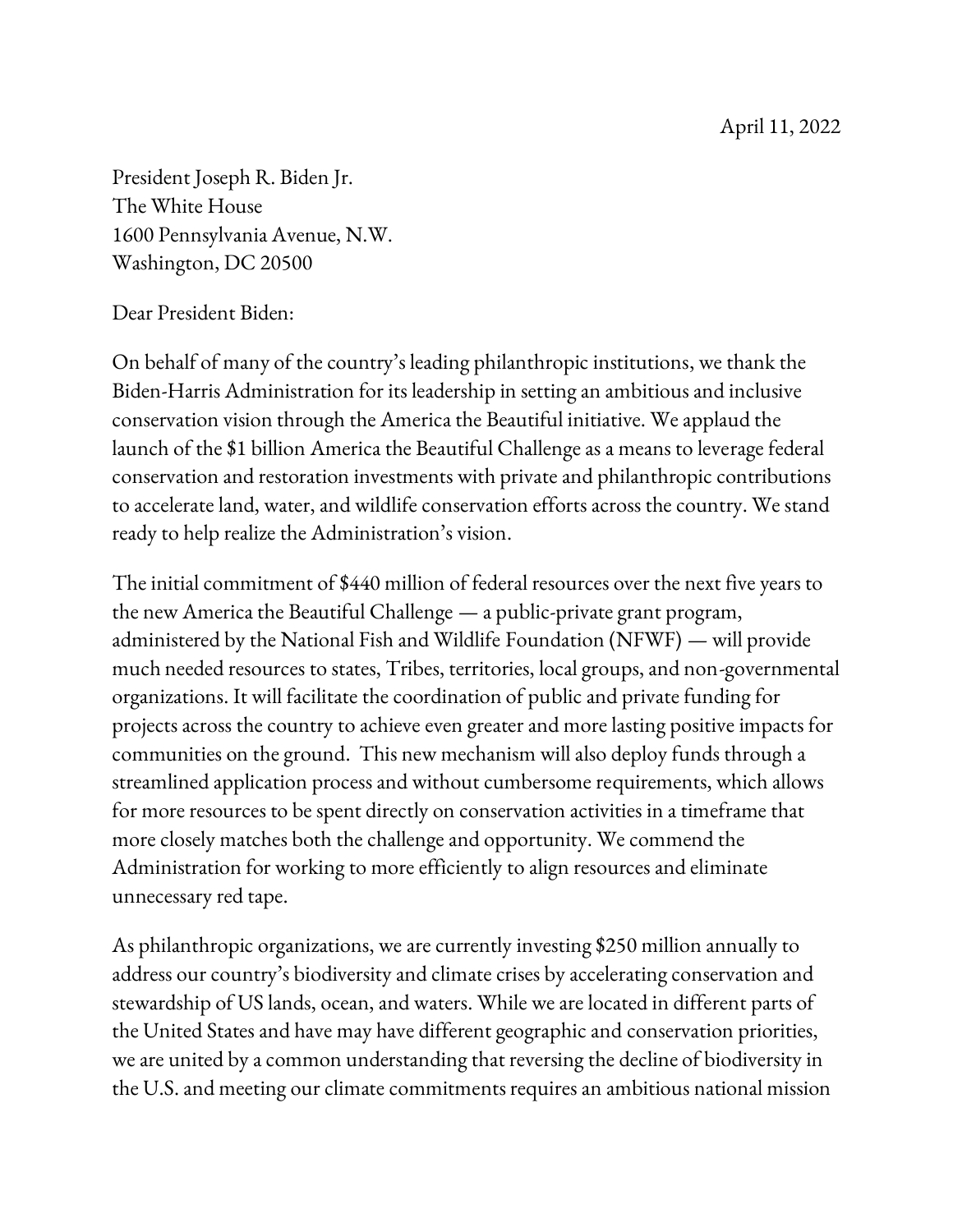to expand the network of conserved lands, ocean, and waters. By supporting community-led and community-supporting efforts across the U.S., we are ensuring the most resilient landscapes and seascapes, threatened species and habitats, and critical wildlife corridors are linked together.

Together with these protections of our treasured Federal public lands and waters, improved stewardship and restoration on state, Tribal and private lands, farms, forests, grasslands, and wetlands can secure carbon in natural systems and turn carbon sources into sinks that can supply 20% of the climate mitigation needed for the country to achieve carbon neutrality by mid-century. This will have tremendous benefits for the health and wellbeing of our planet and our diverse communities across the U.S.

Between now and 2030, the signatories will continue to support efforts that propel the country toward achieving this vision and the six goals established under America the Beautiful:

- 1. Creating more parks and safe outdoor opportunities in nature-deprived communities.
- 2. Supporting Tribal and Indigenous-led conservation and restoration priorities.
- 3. Expanding collaborative conservation of fish and wildlife habitats and corridors.
- 4. Increasing access for outdoor recreation.
- 5. Incentivizing and rewarding the voluntary conservation efforts of fishers, ranchers, farmers, and forest owners.
- 6. Creating jobs by investing in restoration and resilience projects and initiatives.

We thank the Biden-Harris Administration for its commitment to keeping our communities strong, healthy, and prosperous by tackling biodiversity loss, the climate crisis, and addressing the inequitable access to nature. We stand ready to support these efforts and to work together towards making these ambitious plans a reality.

Sincerely,

444S Foundation

Harold K.L. Castle Foundation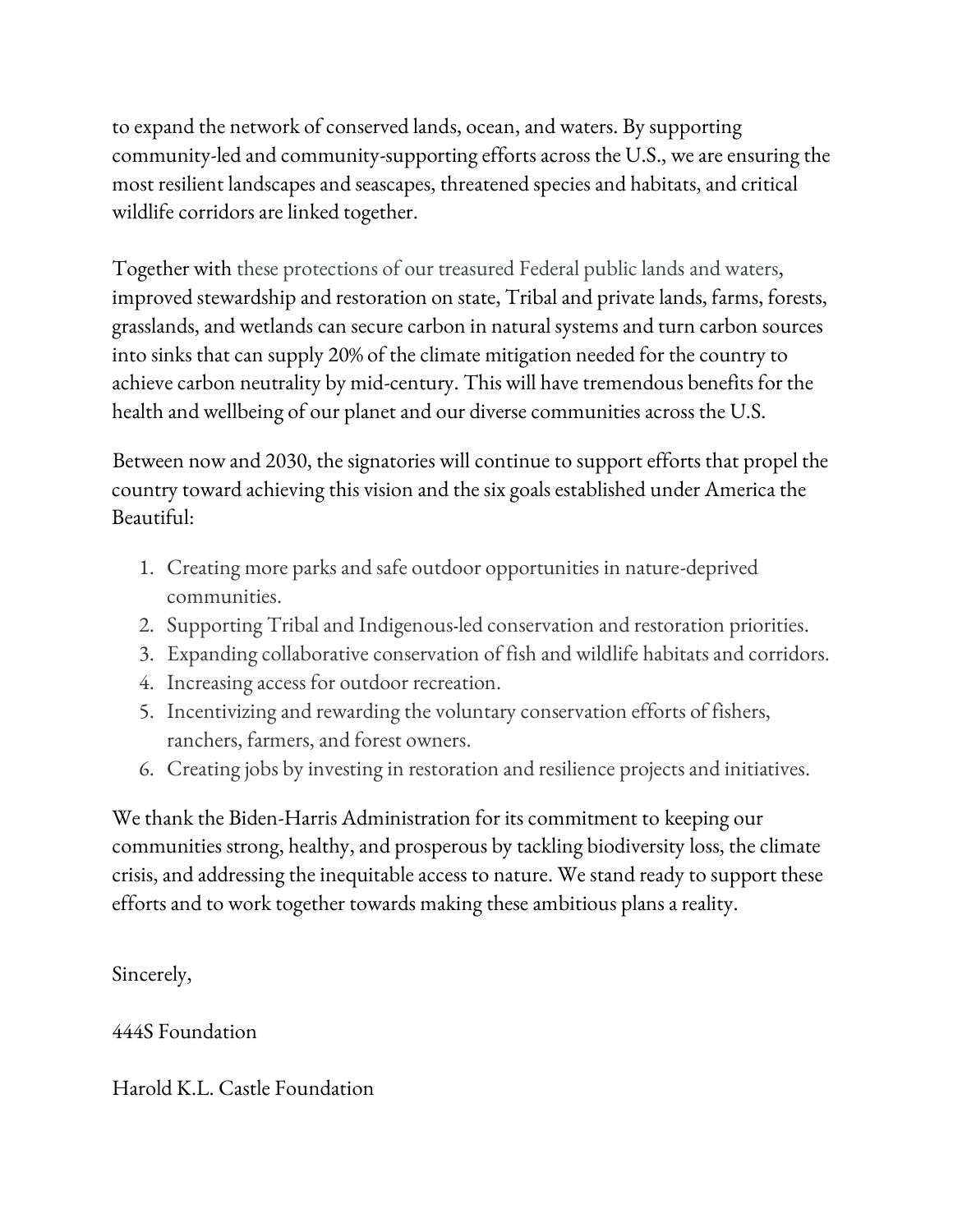The Christensen Fund

Conservation Alliance

Doris Duke Charitable Foundation

Edgerton Foundation

William and Flora Hewlett Foundation

The Holocene Foundation

The J.M. Kaplan Fund

Lazar Foundation

Merck Family Fund

Gordon and Betty Moore Foundation

Liz Claiborne & Art Ortenberg Foundation

David & Lucile Packard Foundation

Patagonia

William Penn Foundation

The Pew Charitable Trusts

REI Co-op

Resources Legacy Fund